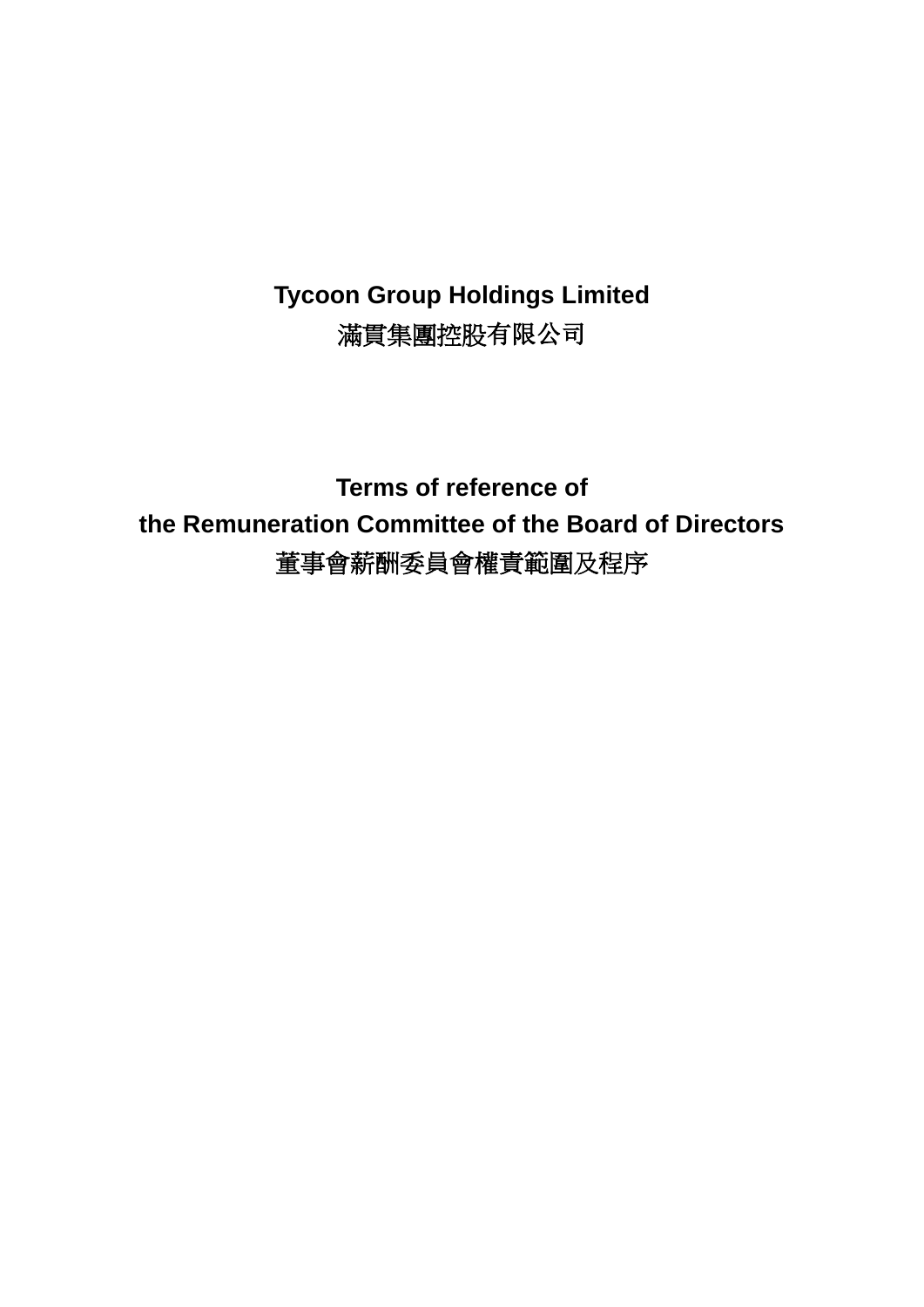# **Tycoon Group Holdings Limited ("Company")** 滿貫集團控股有限公司**("**本公司**")**

## **Terms of reference of the Remuneration Committee ("RC") of the Board of Directors ("Board") of the Company** 董事會("董事會")薪酬委員會("薪委會") 權責範圍及程序

First adoption date: 15 April 2020 首次採納日期: 2020年4月15日

First amendment, effective on: 25 January 2022 第一次修訂,生效日期: 2022年1月25日

> Validity: Continuous (until further notice) 有效期至: 長期 (直至另行通知)

### 1. Membership **interval** of the original of the original of the original of the original of the original of the original of the original of the original of the original of the original of the original of the original of t

- 1.1 The RC shall comprise not less than three 薪委會成員由董事會委任,成員人數應不少 members to be appointed by the Board, the 於三位,大多數成員應為獨立非執立董事。 majority of whom should be independent non-executive directors.
- 1.2 The Board shall appoint the chairman of the RC who should be one of the independent 會成員中的一位獨立非執行董事。 non-executive directors sitting on the RC.
- 1.3 Only members of the RC have the right to 只有薪委會的成員方可出席薪委會之會議。 attend the RC meetings. However, any director, executive or other person may be invited to attend the meetings when the RC considers that their attendance can assist it to discharge its duties.

薪委會主席由董事會委任,此主席應為薪委

然而,若薪委會議為任何董事、行政人員或 其他人士可協助該會履行職責,則可邀請該 等人士出席會議。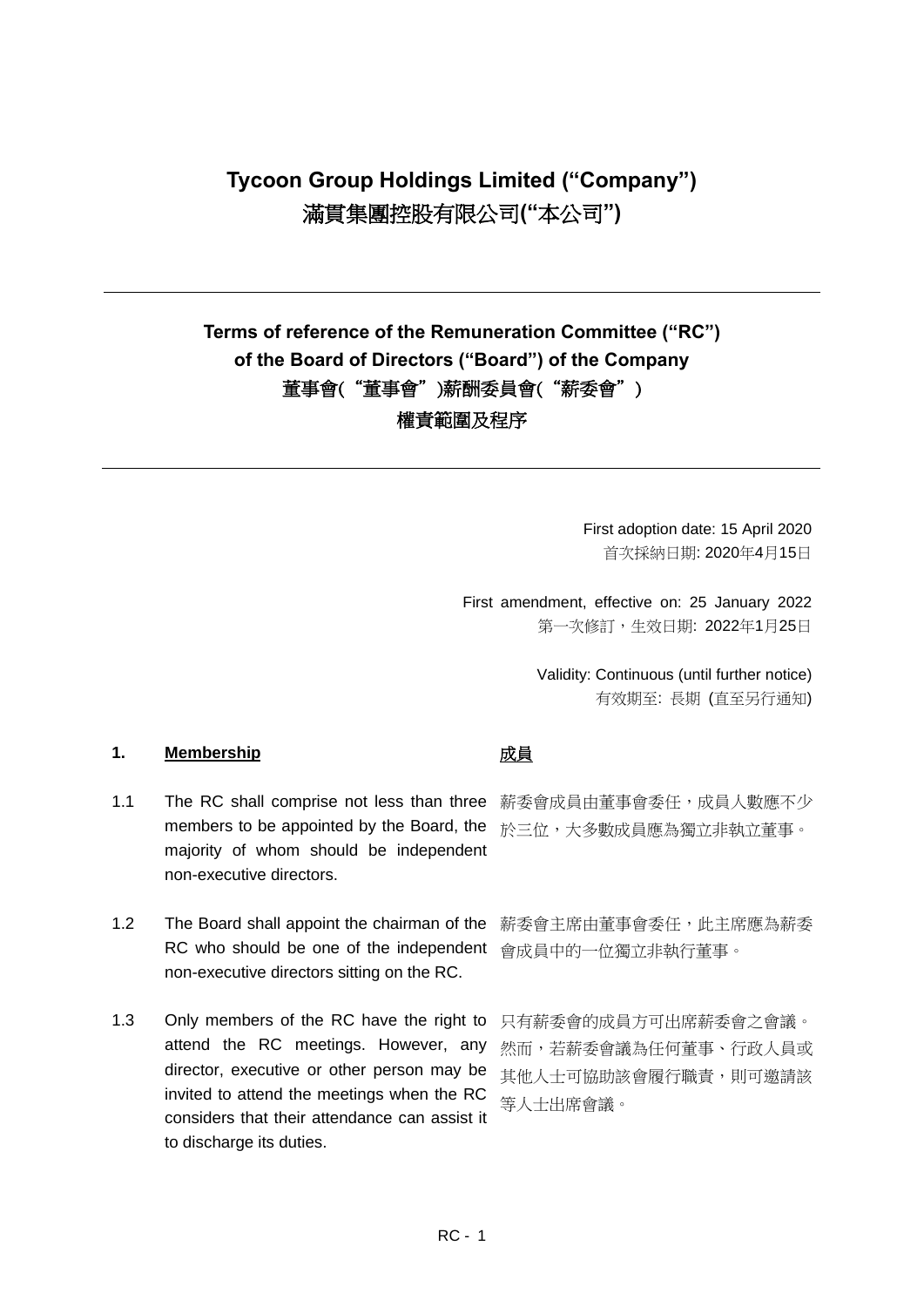1.4 The Chairman and members of the RC 薪委會主席及成員應確保他們投入足夠的時 should ensure that they devote sufficient time and make contributions to the Company that are commensurate with their role and responsibilities.

### **2. Frequency and proceedings of meetings** 會議次數及程序

- 2.1 The RC shall meet at least once a year and at such other times as the chairman of the RC shall require.
- 2.2 The quorum for meetings of the RC shall be of such number that the independent non-executive directors shall form the majority in the meeting. A duly convened meeting of the RC at which a quorum is present shall be competent to exercise all or any of the authorities, powers and discretions vested in the RC.
- 2.3 RC members may pass resolutions by way 薪委會成員可以書面決議方式通過任何決 of written resolutions, but such must be passed by all RC members in writing.

### **3. Secretary** 秘書

3.1 The company secretary of the Company or 公司秘書或其代理人應擔任薪委會秘書。 his nominee shall act as the secretary of the RC.

### **4. Notice of Meetings** 會議通告

4.1 Meetings of the RC shall be convened by the chairman of the RC. In the absence of the chairman of the RC, the remaining members present shall elect one of them to chair the meeting. For the avoidance of doubt, the chairman of the Board shall not chair the meeting of the RC when it is dealing with the succession of chairmanship.

間參與並為公司做出與其角色和職責相稱的 貢獻。

薪委會應至少每年開會一次,並按薪委會主 席要求的其他時間開會。

薪委會會議的法定人數應為能使獨立非執行 董事在會上占大多數的數目。正式召開而達 到法定人數的薪委會會議有權履行薪委會獲 賦予的一切或任何授權、權力和酌情權。

議,惟必須所有薪委會成員書面同意。

薪委會的會議應由薪委會主席召開。如薪委 會主席未能出席會議,其他出席會議的成員 應互選其中一人擔任主席。為免生疑慮、當 薪委會開會討論主席繼任問題時,董事會主 席不應擔任該會議之主席。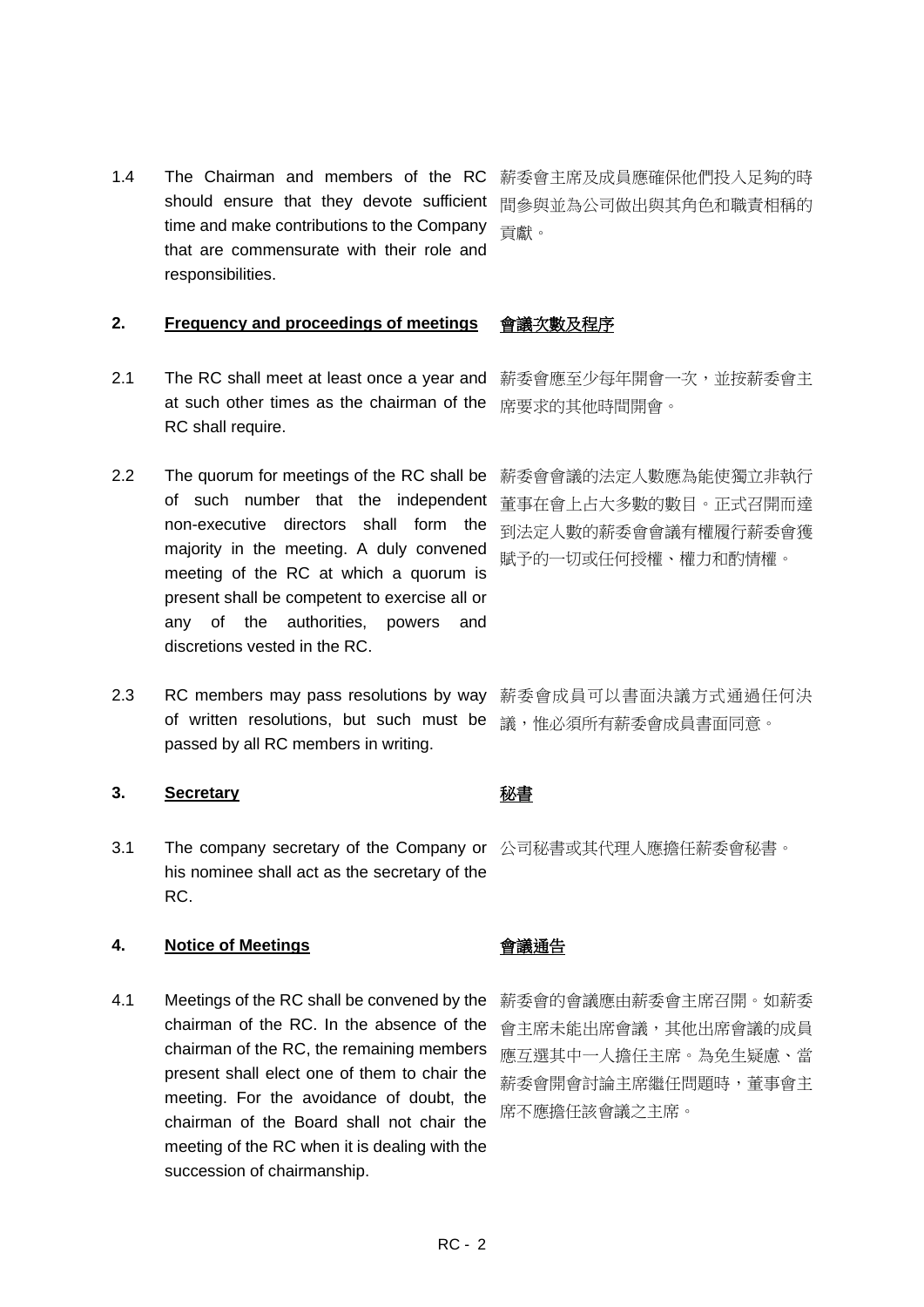- 4.2 Unless otherwise agreed, notice of each meeting setting out the venue, time and date together with the agenda of items to be discussed, shall be forwarded to each of the members of the RC and any other person required to attend at least seven working days before the meeting date. Supporting papers shall be sent at least three working days before the meeting.
- 4.3 Notice shall be given to each RC member in person orally or in writing or by telephone or by email or by facsimile transmission at the telephone or facsimile or address or email address from time to time notified to the secretary by such RC member or in such other manner as the RC members may from time to time determine.
- 4.4 Any notice given orally shall be confirmed in writing as soon as practicable and before the meeting.

### **5. Minutes of the Meetings** 會議記錄

5.1 Minutes of the RC meetings shall record in sufficient detail the matters considered in the meetings and decisions reached, including any concerns raised and dissenting views expressed. Draft and final versions of minutes of the meetings should be sent to all RC members for their comments and records within fourteen working days after the meeting and unless there is a conflict of interest, to all other members of the Board.

除非另有協議,否則載有會議地點、時間、 日期及載有會議議題之議程的通告,應於開 會日期之前最少7個工作天送交薪委會各成 員及其他需要出席會議的人士。補充文件應 於開會之前最少3個工作天送交。

召開會議通告必須親身以口頭或以書面形 式、或以電話、電子郵件、傳真或其他薪委 會成員不時議定的方式發出予各薪委會成員 (以該成員不時通知秘書的電話號碼、傳真號 碼、地址或電子郵箱地址為准)。

任何口頭會議通知應在切實可行範圍內儘快 及在會議召開前以書面方式確實。

薪委會的會議記錄應詳細記錄會議上審議的 事項及所作出的決定,包括會上提出的關注 及相反意見。會議記錄的初稿及最後定稿應 於會議完成後14個工作天內供薪委會所有成 員傳閱;以供提出意見及作其他記錄之用; 若無利益衝突,亦應供董事會其餘全部成員 傳閱。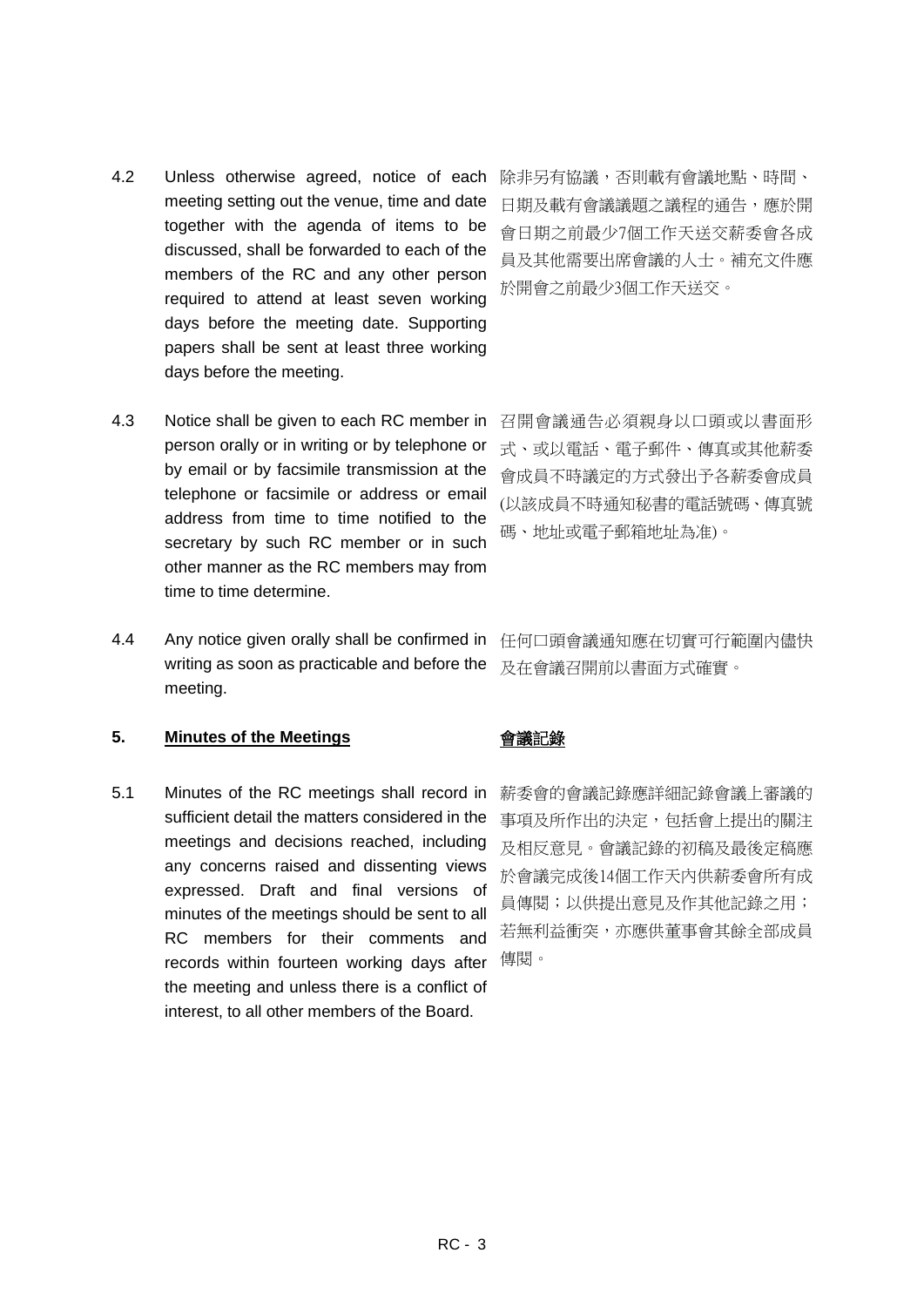5.2 The secretary of the RC shall keep the minutes and resolutions passed at the RC meetings and they should be open for inspection at any reasonable time on reasonable notice by any director save when there is a conflict of interest.

薪委會秘書應保存薪委會之會議記錄及通過 決議案之文件。除非有利益衝突,否則任何 董事可在提出合理通知後,於任何合理時間 內查閱上述文件。

### **6. Annual General Meeting** 股東周年大會

6.1 The chairman of the RC shall attend the 薪委會主席應出席本公司的股東周年大會, Annual General Meeting of the Company and be prepared to respond to shareholders' questions on the activities of the RC.

# 並準備回答股東有關薪委會會議的問題。

### **7.** Duties **the off off of the off of the off of the off of the off of the off of the off of the off of the off of the off of the off of the off of the off of the off of the off of the off of the off of the off of the of**

- 7.1 The RC shall: **The RC shall: http://www.fragmu.org/** 新委會應:
	- 7.1.1 make recommendations to the Board on the Company's policy and structure for all directors' and senior management remuneration and on the establishment of a formal and transparent procedure for developing remuneration policy;
	- 7.1.2 review and approve the management's remuneration proposals with reference to the Board's corporate goals and objectives;
	- 7.1.3 either (i) determine, with delegated responsibility, the remuneration packages of individual executive directors and senior management; or (ii) to make recommendations to the Board on the remuneration packages of individual executive directors and senior management;

建議;

就本公司董事及高級管理人員的全體薪 酬政策及架構,及就設立正規而具透明 度的程序制訂薪酬政策,向董事會提出

因應董事會所訂企業方針及目標而檢討 及批准管理層的薪酬建議;

以下兩者之一: (i) 獲董事會轉授責任厘 定個別執行董事及高級管理人員的薪酬 待遇; 及 (ii) 向董事會建議個別董事及 高級管理人員的薪酬待遇;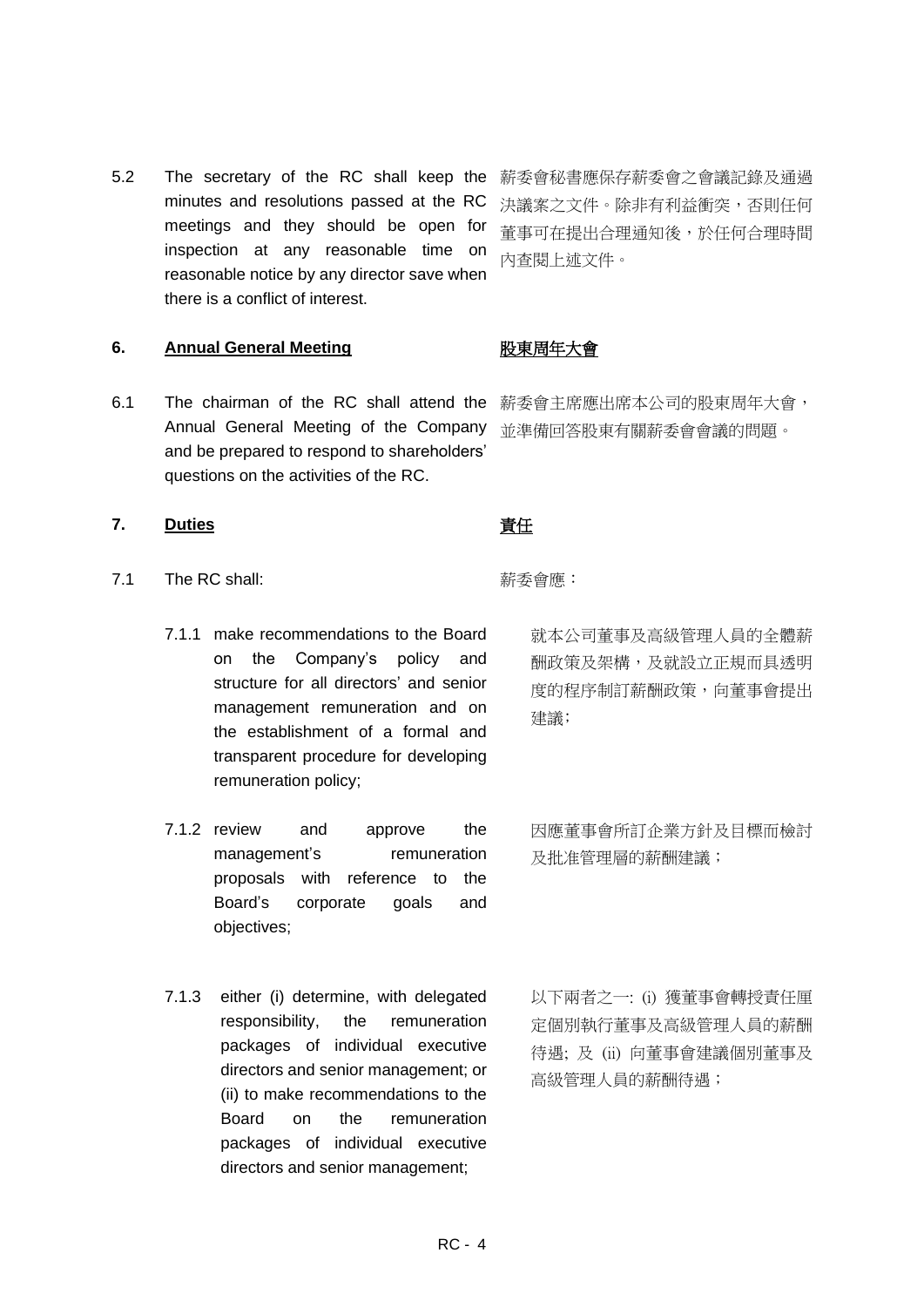- Note: This should include benefits in kind, pension rights and compensation payments, including any compensation payable for loss or termination of their office or appointment.
- 7.1.4 make recommendations to the Board on the remuneration of non-executive directors;
- 7.1.4A assess whether the remuneration package of an independent non-executive director of the Company may alter the objectivity and independence of such independent non-executive director;
- 7.1.5 consider salaries paid by comparable companies, time commitment and responsibilities and employment conditions elsewhere in the Company or its subsidiaries;
- 7.1.6 review and approve compensation payable to executive directors and senior management for any loss or termination of office or appointment to ensure that it is consistent with contractual terms and is otherwise fair and not excessive;
- 7.1.7 review and approve compensation arrangements relating to dismissal or removal of directors for misconduct to ensure that they are consistent with contractual terms and are otherwise reasonable and appropriate; and
- 7.1.8 ensure that no directors or any of their associates are involved in deciding that director's own remuneration.

注: 此應包括非金錢利益、退休金權利及償 金額 (包括喪失或終止職務或委任的賠 償)

就非執行董事的薪酬向董事會提出建 議;

評估本公司獨立非執行董事的薪酬待 遇是否會改變該獨立非執行董事的客 觀性和獨立性

考慮同類公司支付的薪酬、須付出的時 間及職責以及公司及其附屬公司內其 它職位的雇用條件;

檢討及批准向執行董事及高級管理人員 就其喪失或終止職務或委任而須支付的 賠償,以確保該等賠償與合約條款一 致;若未能與合約條款一致,賠償亦須 公平合理,不致過多;

檢討及批准因董事行為失當而解雇或罷 免有關董事所涉及的賠償安排,以確保 該等安排與合約條款一致; 若未能與合 約條款一致,有關賠償亦須合理適當; 及

確保任何董事或其任何連絡人不得參與 釐定他自己的薪酬。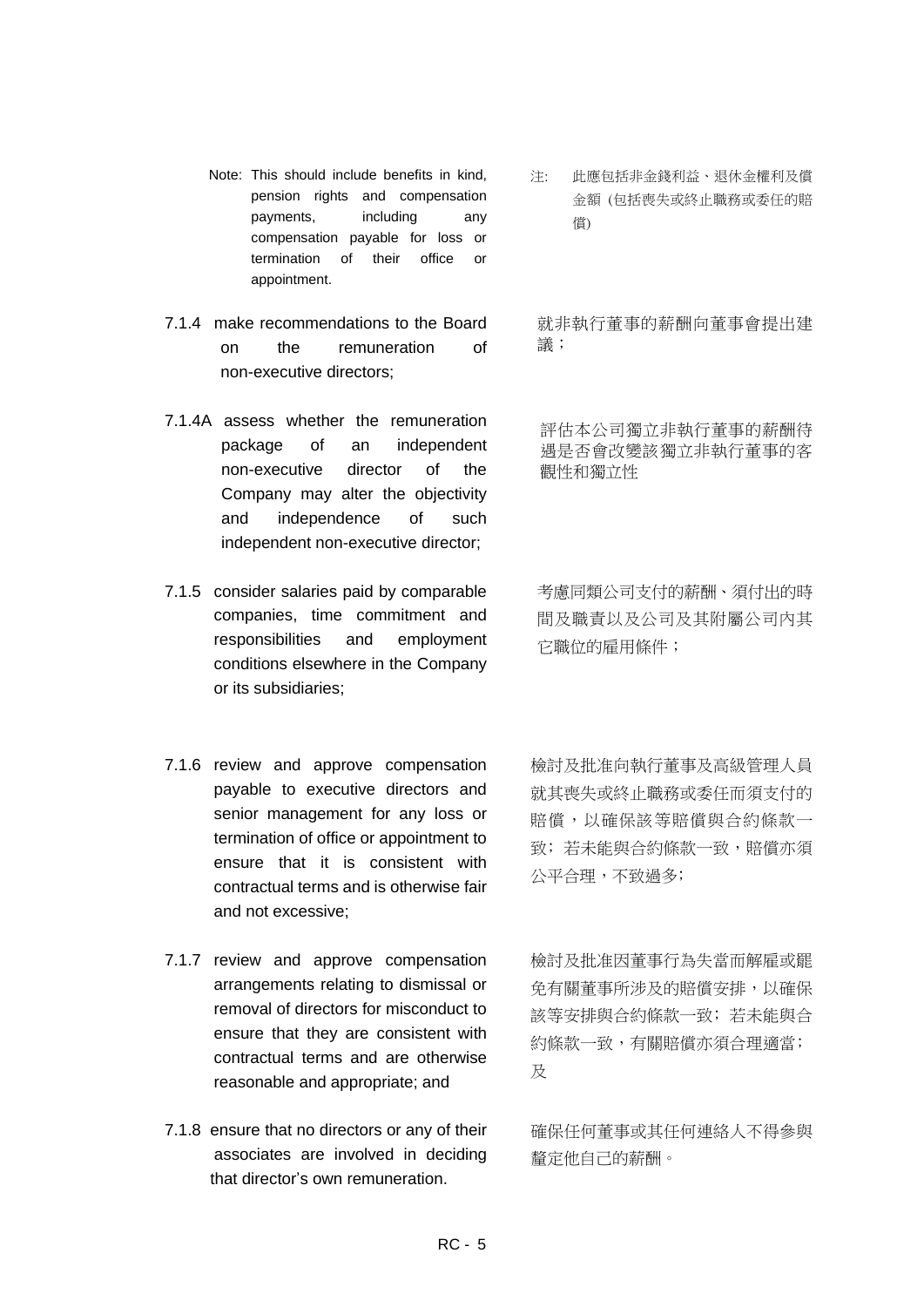7.2 The RC should consult the chairman and/or chief executive about their remuneration proposals for other executive directors. The RC should have access to independent professional advice if necessary.

薪委會應就其他執行董事的薪酬建議諮詢主 席及/或行政總裁,如有需要,薪委會應可尋 求獨立專業意見。

### 8. Reporting Responsibilities **Netable Responsibilities**

- 8.1 The RC chairman shall report formally to the 薪委會每次開會後,薪委會主席應就薪委會 Board on its proceedings after each meeting on all matters within its duties and responsibilities.
- 8.2 The RC shall make whatever recommendations to the Board it deems appropriate on any area within its remit where action or improvement is needed.
- 8.3 The RC shall provide to the Board all the 薪委會應向董事會提供所有必要資料,使本 information necessary to enable Company to prepare the corporate governance report to be included in its annual report. 公司能夠編制企業管治報告以載入其年報。

### **9. Authority** 權力

- 9.1 The RC is authorized to seek any 薪委會有權為履行職責而向本公司任何雇員 information it reasonably requires from any 合理地索取任何資料。 employee of the Company in order to perform its duties.
- 9.2 The RC may obtain, at the expense of the Company, legal or other professional advice on any matters within its terms of reference.
- 9.3 The RC should be provided with sufficient 薪委會應獲供給充足資源以履行其職責。resources to perform its duties.

薪委會可就任何在其權責範圍內之事宜,尋 求法律或其他專業意見,所需費用由本公司 支付。

在其職責範圍內討論的一切事宜,向董事會

提交正式的報告。

薪委會應就任何其職責範圍內之事宜而認為 需要採取的行動或作出的改善,向董事會作 出其認為合適的建議。